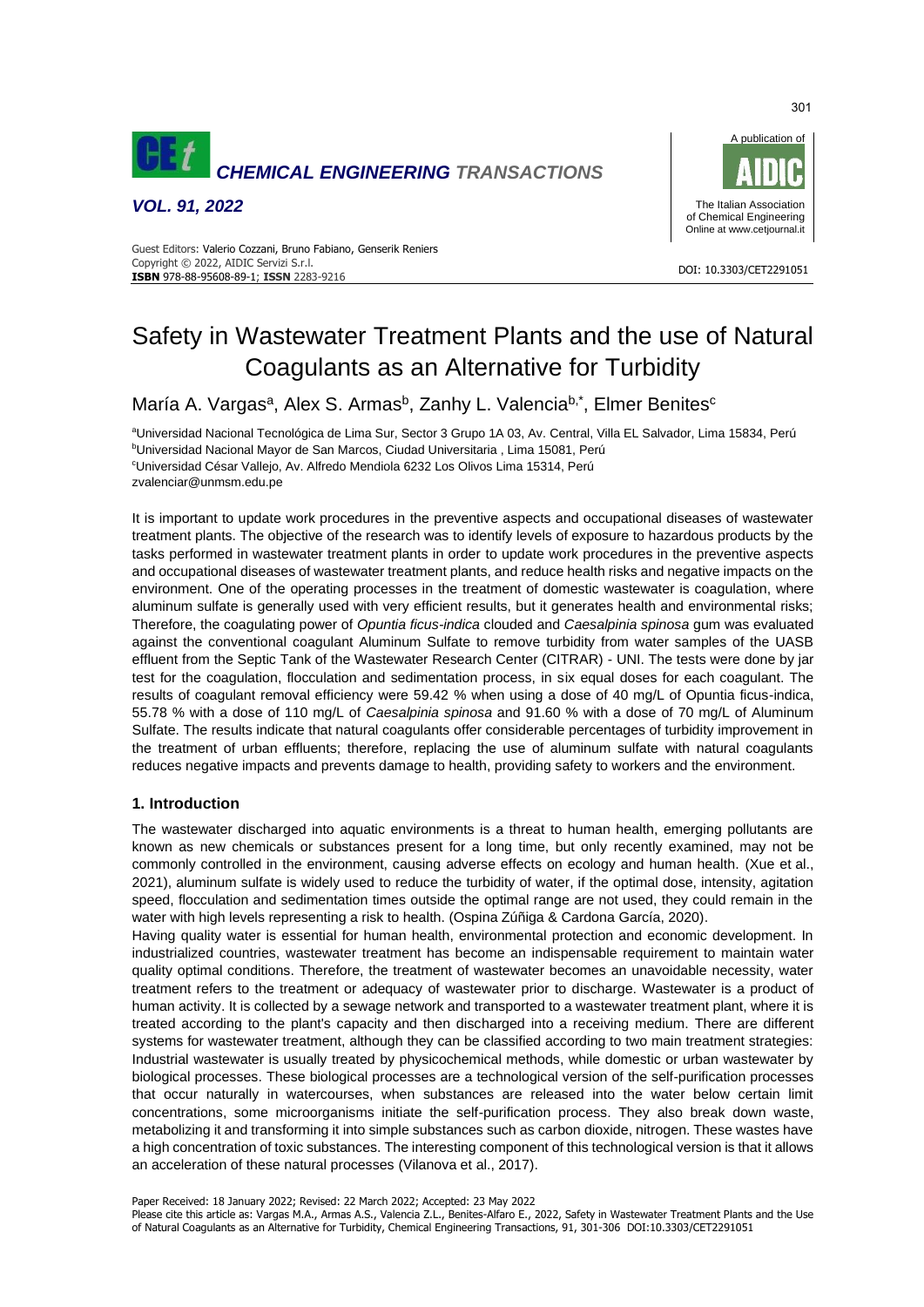In recent years, interest in the operation and control of water treatment plants has increased due to increasingly stringent water quality regulations. Also, in order that the treated water can be used in other activities, such as irrigation of green areas, washing of yards and industrial buildings, etc., without presenting any risk to public health and, on the other hand, that it does not degrade the natural state of the receiving ecosystems. Occupational diseases are those produced directly by the exercise of the profession, the work history is essential, it is important to know both your current job and the work you have done before, asking specifically about the work you did, the time of exposure, the use of protective equipment (Salinas & Del Solar, 2015).

One of the most common problems in wastewater treatment plants is the odor generated, which can affect employees. This leads to trying to control the impact of air pollutants in the affected areas, with volatile sulfur compounds being the most worrying, since their exposure can cause health problems for workers (Li et al., 2021).

Industrial wastewater contains volatile organic compounds, releasing high amounts of benzene, toluene, and xylenes during the wastewater treatment process. Volatile organic compounds can cause negative environmental effects. (Zhang et al., 2019).

# **2. Methodology**

The research aims to update the working procedures in the preventive aspects and occupational diseases of the new wastewater treatment plants, in order to reduce health risks and negative impacts on the environment, in addition to providing an overview of the most studied vegetable coagulants compared to the conventional coagulant Aluminum Sulfate, as well as analyzing turbidity. The characterization and effects of the operating parameters used, such as the optimal dose of coagulants used, temperature, pH, BOD5 and turbidity, were investigated, in addition to examining the effectiveness of the coagulants. Finally, the studies found show that natural coagulants are efficient in removing turbidity from water, with some coagulants being more efficient than others.

#### **Identification of exposure levels for tasks performed at Wastewater Treatment Plants**

Aluminum is considered one of the most abundant metals on earth, as well as a toxic metal for health, and can affect the central nervous system, the bone system, brain tissue and blood cells. Its most common exposure is through an aluminum-based foods and food additives. It is widely used in the treatment of drinking water, aluminum salts are widely used as flocculants since it reduces organic matter, turbidity and microorganisms, which leads to a higher intake of aluminum, it is estimated that the average total dietary exposure of an adult is between 14 and 280 mg of aluminum per week. After ingestion, aluminum absorbed into the blood is removed by the kidneys and excreted in the urine (Yassa et al., 2017).

#### **Water samples from the Septic Tank of the Wastewater Research Center (CITRAR) – UNI**

A sample was taken from the effluent of an upflow anaerobic sludge blanket reactor (UASB) of the Septic Tank type, as shown in Figure 1, which operated with an approximate flow of 3600 L/day. At each sampling point, single samples were taken in duplicate, the volume of each sample was one liter, although smaller volumes were used in the laboratory. The sampling procedure was carried out according to USEPA method 525.2 (1995) (Peña-Álvarez & Castillo-Alanís, 2015). The analysis was performed the same day the sample was taken.



*Figure 1: Sampling of effluent from an upflow anaerobic sludge blanket sludge reactor (UASB) of the septic tank type*

302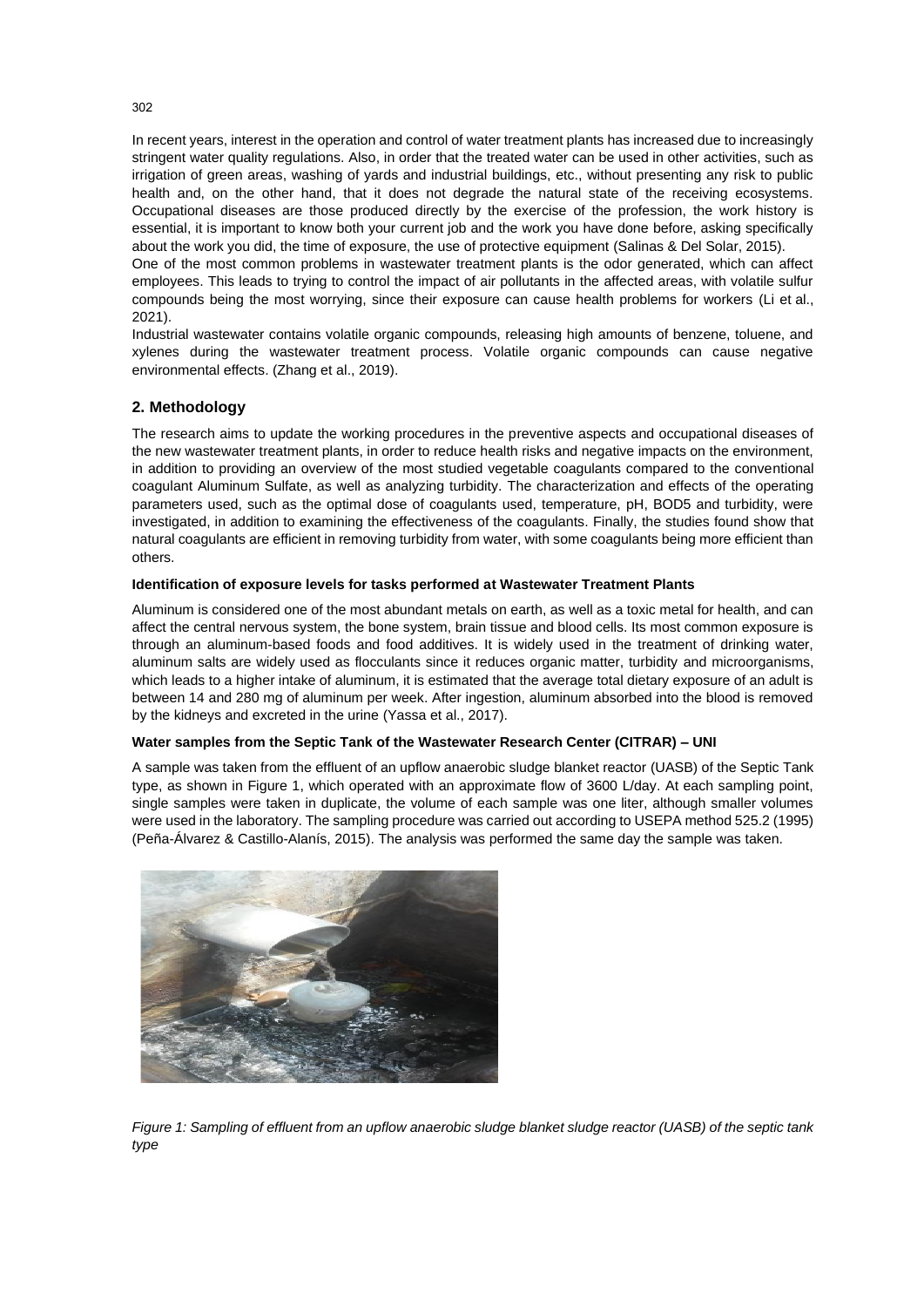The concentrations (mg/L) were 40, 70, 90, 110, 130, 150 for the treatment with natural coagulants: Opuntia ficus-indica, *Caesalpinia spinosa* and for the conventional coagulant aluminum sulfate. Then it was subjected to rapid agitation at 120 revolutions per minute (rpm) for 1 min until coagulation. Slow agitation of 30 rpm was carried out for 20 min for flocculation to occur. During the jar test, floc formation and the Willcomb index, which allows a qualitative evaluation of floc formation, were taken into account. After flocculation, the floc formation times were recorded, using the Wilcomb index. The paddles were then carefully removed so as not to disturb the water, leaving the vessels at rest for 15 min. All experiments were carried out in duplicate daily in February. The response variable analyzed was turbidity, for which a pipette was used to extract treated water for each beaker, 100 ml of the sample was extracted, taking care to perform this operation at the same suction speed and at the same depth from the surface of the liquid (5 cm).

The main parameters such as temperature, conductivity and turbidity were determined according to the methodology of the 21st edition Standard Methods for the Examination of Water and Wastewater (APHA, 2005), the pH was measured with an Orion potentiometer (model 310), and the multiparameter Hanna HI 9828. The results of these analyzes were compared with the upper limits established for water bodies Maximum Permissible Limits (LMP) (Ministerio del Ambiente (Perú) 2010)).

### **3. Results and Discussion**

#### **3.1 Physic-chemical parameters**

For the physicochemical parameters using Opuntia ficus - BOD5 was obtained from 62.1 to 122.3 mg/L, pH from 7.75 to 7.78, electrical conductivity from 703.7 to 942.6 µS/cm, temperature from 27.87 to 28.50 °C; when using *Caesalpinia spinosa* BOD5 was obtained from 142.4 to 167. 9 mg/L, pH from 7.32 to 7.46, electrical conductivity from 645.2 to 952.4 µS/cm, temperature from 27.68 to 27.91°C; and by using aluminum sulfate, BOD5 was obtained from 49.2 to 81.7 mg/L, pH from 7.26 to 7.44, electrical conductivity from 724.5 to 940.8 µS/cm, temperature from 27.75 to 28 °C. From the review of the scientific literature, it was determined that aluminum salts (aluminum sulfate) are widely used in the wastewater treatment process in the clarification part; at the same time, when not used at the optimum dose, its excess constitutes a health risk to people and the environment.

#### **3.2 Turbidity monitoring using natural coagulants and aluminium sulphate**

The values of the turbidity of the effluent at the time of treatment with the coagulants are presented in Figure 2. These correspond to the control carried out in the morning hours of the 12 days of monitoring. It can be seen that for the natural coagulant *Opuntia ficus-indica* the minimum turbidity value reached was 26 NTU and the maximum value was 78.9 NTU; When using the natural coagulant *Caesalpinia spinosa*, the minimum turbidity value was 32 NTU and the maximum value was 70 NTU, and when using the conventional (chemical) coagulant Aluminum Sulfate, the minimum turbidity value was 8.67 NTU and the value 50.5 NTU maximum.



**Turbidity variation for the 3 types of coagulants morning monitoring**

*Figure 2: Variation of turbidity by treatment with natural coagulants and aluminum sulfate in the morning.*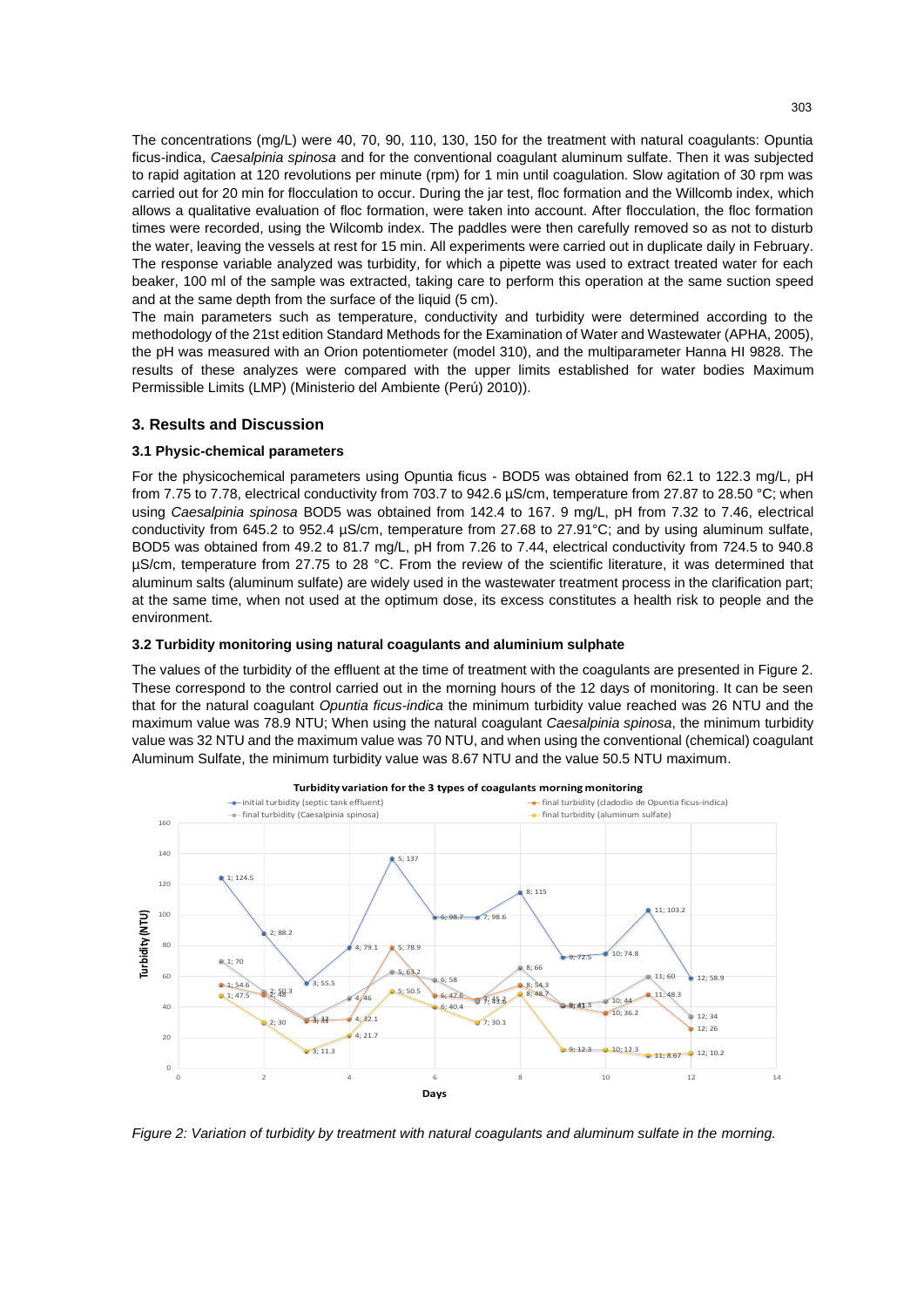For the turbidity monitoring, which was carried out in the afternoons of the days of treatment of the UASB effluent, the most efficient coagulant for the treatment of this parameter was the conventional coagulant Aluminum Sulfate, going down to the value of 9.3 NTU, the following the coagulant was Opuntia ficus-indica with a turbidity of 24.3 NTU and then the coagulant Caesalpinia spinosa that also reduced the turbidity of 25.4 NTU. Turbidity measurements are considered to be an indicator of overall quality. It is also established that turbidity obstructs light, thus slowing the growth of plants, eggs, and larvae, which are normally found in the lower levels of an aquatic system. Turbidity does not show the result of a specific contaminant, but it is a reference to the total degree of contamination that the water may have.



**Turbidity variation for the 3 types of coagulants afternoon monitoring**

*Figure 3: Variation of turbidity by treatment with natural coagulants and aluminum sulfate in the afternoom*

The results obtained indicate that aluminum sulfate proved to have greater efficiency in reducing turbidity in wastewater treatment. Aluminum sulfate is the most widely used coagulant for water treatment; There is little literature that demonstrates the optimal dose needed for wastewater treatment (Wan et al., 2019), this is a disadvantage because it is a potential risk to health and the environment at levels above 0.2 mg/L, according to Colombian regulations (Ospina Zúñiga & Cardona García, 2020)

#### **3.3 Turbidity reduction for each coagulant**

Table 1 shows the percentage of turbidity reduction for each coagulant where it can be seen that the chemical coagulant has a higher value than the natural coagulants.

| Coagulant                          | <b>Initial</b><br>turbidity | <b>Final turbidity</b> | <b>Turbidity</b><br>removal (%) |
|------------------------------------|-----------------------------|------------------------|---------------------------------|
| Opuntia ficus-indica (40mg/L)      | 79.1                        | 32.1                   | 59.42                           |
| Caesalpinia<br>spinosa<br>(40mg/L) | 98.6                        | 43.6                   | 55.78                           |
| Aluminum sulfate (70mg/L)          | 103.2                       | 8.67                   | 91.60                           |

*Table 1: Turbidity removal for each coagulant*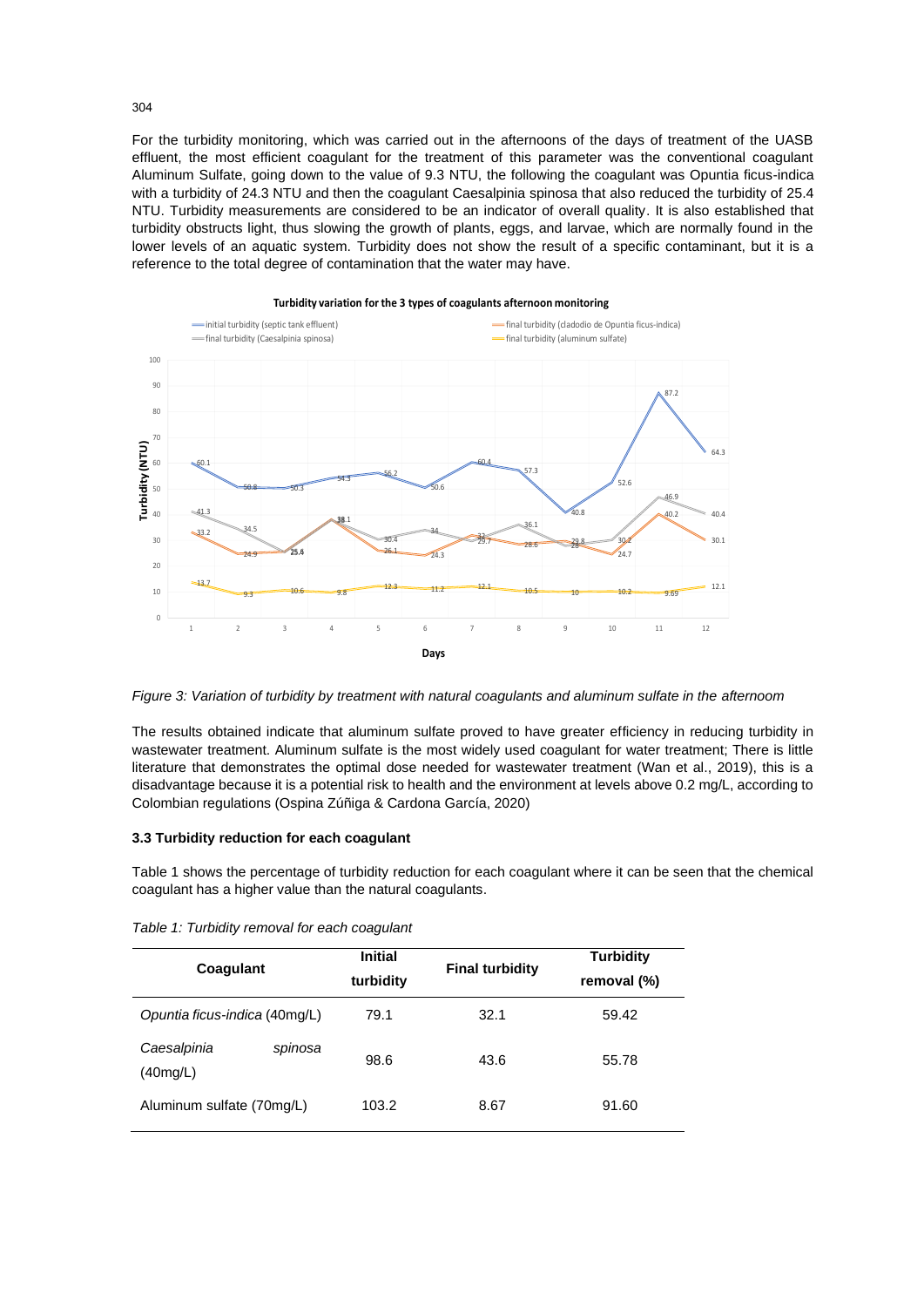When applying the treatment using aluminum sulfate, a 91.60 % decrease in turbidity was obtained; in other cases, this coagulant can achieve a reduction of more than 96 % (Meza-Leones et al., 2018).

The use of *Opuntia ficus-indica* in the treatment resulted in a decrease of 59.42 % in turbidity, which is much higher than the decrease reported by (Wan et al., 2019) The coagulation efficiency of the mucilage can decrease from 10 % in ten days to around 30 % in 20 days. When *Caesalpinia spinosa* was used, a decrease in turbidity of 55.78 % was obtained (Terrones, 2019) which was able to decrease by 54.84 %, indicating that the higher the dose, the greater the efficiency in terms of turbidity. Several natural species with these coagulation characteristics have been studied, such as the extract of Melacactus sp. (Ibarra Cuadrado N. et al., 2018) and in others, biopolymers have been used by mixing various plants such as Opuntia dilleni, Stenocereus griseus, Cereus forbessi, Melocactus sp, Aloe arborescens and aloe vera. (Daza-Gamez et al., 2016).

The excess of organic matter deteriorates the quality of the water causing problems of taste, clarification, color and smell. In addition to increasing the consumption of coagulants and chlorine, which could result in human health problems, the coagulation-flocculation technique is a very common established method used to remove natural organic matter in water treatment. Plant-based coagulants derived from plants such as Moringa oleifera, Strychnos potatorum Linn, and Opuntia ficus indica, are great sustainable alternatives to chemical coagulants, such as aluminum sulfate, due to their abundant availability, low cost, and biodegradability (Okoro et al., 2021).

#### **4. Conclusions**

All extracts of plant origin that have been studied and reported in the scientific literature prove to be effective in removing turbidity from water in the presence of organic and inorganic particles. Compared to aluminum sulfate, natural coagulants show a lower efficiency in the coagulation and turbidity reduction process. In the research carried out with vegetable extracts of *Opuntia ficus indica* and *Caesalpinia spinosa*, this trend was also corroborated by obtaining an efficiency of 59.42 % and 55.78 %, respectively, in the elimination of turbidity, while aluminum sulfate reached 91.60 %.

Although aluminum sulfate is more efficient in turbidity reduction, scientific studies also indicate that it constitutes a risk to occupational health and safety when doses exceed 0.2 mg/L, in this way, the objective of seeking preventive procedures for the health of operators in wastewater treatment plants was met; For this reason, the use of natural coagulants, such as *Opuntia ficus indica* and *Caesalpinia spinosa*, is a replacement alternative to this process and further research is needed to optimize their use, considering all the physical and chemical parameters involved in the process, as well as the operating conditions, such as treatment time and flocculant dosage. In addition, it should be taken into account that these natural coagulants are used empirically to treat water for human consumption in rural communities in many countries, being an alternative solution for public health.

#### **Acknowledgments**

The authors wish to acknowledge the support of the Investigation Group Cambio Climático y Sostenibilidad Ambiental and the Unidad de Posgrado de la Facultad de Ingeniería Geológica, Minera, Metalúrgica y Geográfica, Universidad Nacional Mayor de San Marcos.

#### **References**

- Daza-Gamez, R., Barajas-Solano, A., & Epalza-Contreras, M., 2016, Evaluation of the Efficiency of Bio-Polymers Derived from Desertic Plants as Flocculation Agents. Chemical Engineering Transactions, 49, 361-366. https://doi.org/10.3303/CET1649061
- Ibarra Cuadrado N., Jaramillo J., & Epalza Contreras J.M., 2018, Comparison of the efficiency of biopolymer derived from melocactus sp and aluminum polichloride (pac) in the process of crude water flocculation. Chemical Engineering Transactions, 64, 157-162. https://doi.org/10.3303/CET1864027
- Li, R., Han, Z., Shen, H., Qi, F., & Sun, D., 2021, Volatile sulfur compound emissions and health risk assessment from an A2 /O wastewater treatment plant. Science of the Total Environment, 794, 1-9. https://doi.org/10.1016/j.scitotenv.2021.148741
- Meza-Leones, M., Riaños-Donado, K., Mercado-Martínez, I., Olivero-Verbel, R., & Jurado-Eraso, M., 2018, Evaluación del poder coagulante del sulfato de aluminio y las semillas de Moringa oleífera en el proceso de clarificación del agua de la ciénaga de Malambo-Atlánticoo Title. Revista UIS Ingenierías, 17(2), 95-104. https://doi.org/10.18273/revuin.v17n2-2018009
- Ministerio del Ambiente (Perú), 2010, Decreto Supremo N° 003-2010-MINAM, Límites Máximos Permisibles (LMP) para los efluentes de Plantas de Tratamiento de Aguas Residuales Domésticas o Municipales (PTAR), para el sector Vivienda.